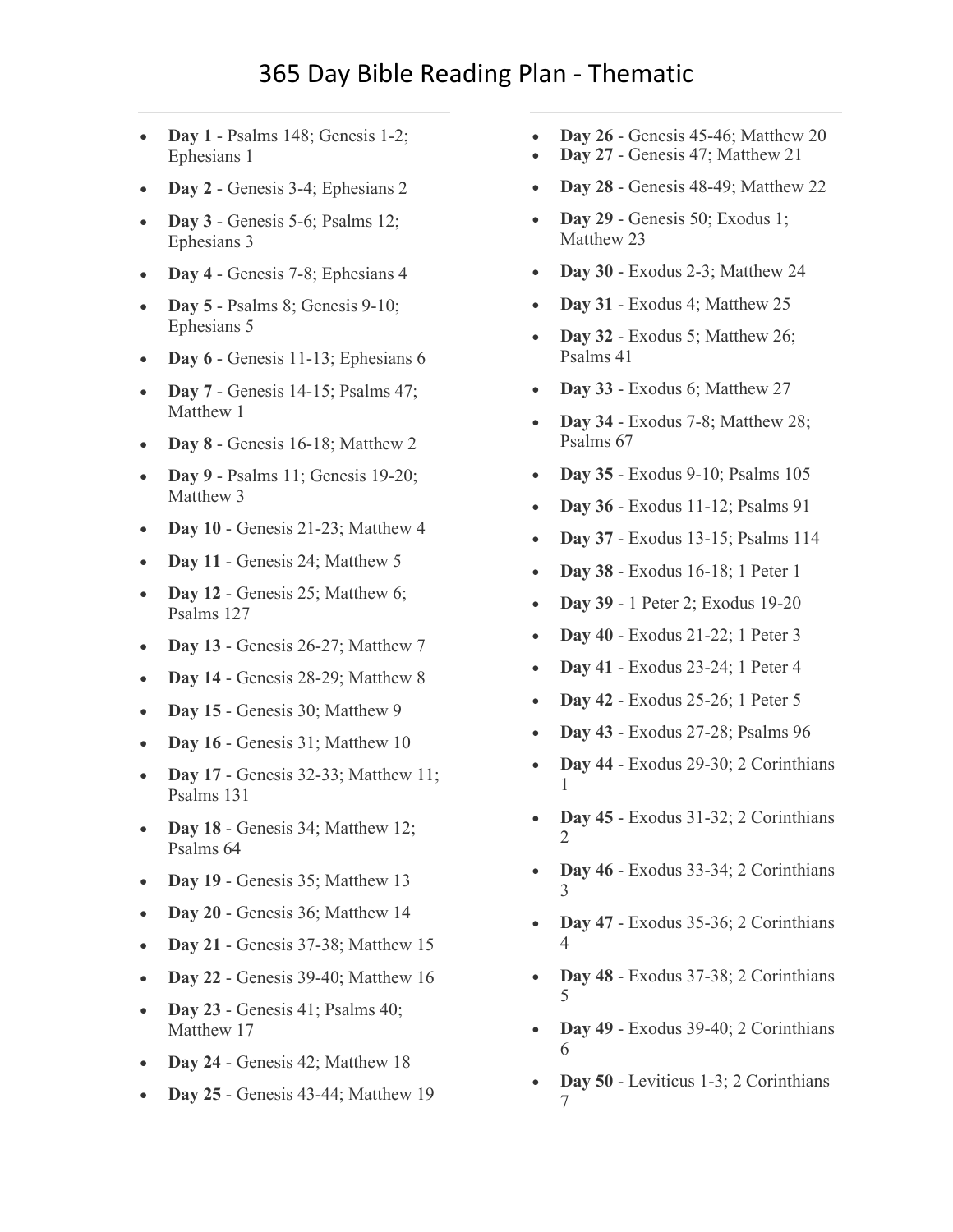- **Day 51** [Leviticus 4-5; 2 Corinthians](https://www.biblestudytools.com/passage/?q=Leviticus+4:1-35;+Leviticus+5:1-19;+2+Corinthians+8:1-24)  [8](https://www.biblestudytools.com/passage/?q=Leviticus+4:1-35;+Leviticus+5:1-19;+2+Corinthians+8:1-24)
- **Day 52** [Leviticus 6-7; 2 Corinthians](https://www.biblestudytools.com/passage/?q=Leviticus+6:1-30;+Leviticus+7:1-38;+2+Corinthians+9:1-15)  [9](https://www.biblestudytools.com/passage/?q=Leviticus+6:1-30;+Leviticus+7:1-38;+2+Corinthians+9:1-15)
- **Day 53** [Leviticus 8-10; 2 Corinthians](https://www.biblestudytools.com/passage/?q=Leviticus+8:1-36;+Leviticus+9:1-24;+Leviticus+10:1-20;+2+Corinthians+10:1-18)  [10](https://www.biblestudytools.com/passage/?q=Leviticus+8:1-36;+Leviticus+9:1-24;+Leviticus+10:1-20;+2+Corinthians+10:1-18)
- **Day 54** [Leviticus 11; 2 Corinthians](https://www.biblestudytools.com/passage/?q=Leviticus+11:1-47;+2+Corinthians+11:1-33;+Psalms+56:1-14)  [11; Psalms 56](https://www.biblestudytools.com/passage/?q=Leviticus+11:1-47;+2+Corinthians+11:1-33;+Psalms+56:1-14)
- **Day 55** [Leviticus 12-13; 2](https://www.biblestudytools.com/passage/?q=Leviticus+12:1-8;+Leviticus+13:1-59;+2+Corinthians+12:1-21)  [Corinthians 12](https://www.biblestudytools.com/passage/?q=Leviticus+12:1-8;+Leviticus+13:1-59;+2+Corinthians+12:1-21)
- **Day 56** [Leviticus 14-15; 2](https://www.biblestudytools.com/passage/?q=Leviticus+14:1-57;+Leviticus+15:1-33;+2+Corinthians+13:1-14)  [Corinthians 13](https://www.biblestudytools.com/passage/?q=Leviticus+14:1-57;+Leviticus+15:1-33;+2+Corinthians+13:1-14)
- **Day 57** [1 John 1; Leviticus 16-18](https://www.biblestudytools.com/passage/?q=1+John+1:1-10;+Leviticus+16:1-34;+Leviticus+17:1-16;+Leviticus+18:1-30)
- **Day 58** [1 John 2; Leviticus 19-21](https://www.biblestudytools.com/passage/?q=1+John+2:1-29;+Leviticus+19:1-37;+Leviticus+20:1-27;+Leviticus+21:1-24)
- **Day 59** [Leviticus 22-23; 1 John 3](https://www.biblestudytools.com/passage/?q=Leviticus+22:1-33;+Leviticus+23:1-44;+1+John+3:1-24)
- **Day 60** [Leviticus 24-25; 1 John 4](https://www.biblestudytools.com/passage/?q=Leviticus+24:1-23;+Leviticus+25:1-55;+1+John+4:1-21)
- **Day 61** [1 John 5; Leviticus 26-27](https://www.biblestudytools.com/passage/?q=1+John+5:1-21;+Leviticus+26:1-46;+Leviticus+27:1-34)
- **Day 62** [Numbers 1-2; Psalms 68](https://www.biblestudytools.com/passage/?q=Numbers+1:1-54;+Numbers+2:1-34;+Psalms+68:1-37)
- **Day 63** [Numbers 3-4; Psalms 134](https://www.biblestudytools.com/passage/?q=Numbers+3:1-51;+Numbers+4:1-49;+Psalms+134:1-21)
- **Day 64** [Numbers 5-6; Psalms 61](https://www.biblestudytools.com/passage/?q=Numbers+5:1-31;+Numbers+6:1-27;+Psalms+61:1-13)
- **Day 65** [Numbers 7; Psalms 99](https://www.biblestudytools.com/passage/?q=Numbers+7:1-89;+Psalms+99:1-9)
- **Day 66** [Numbers 8-10; 2 Timothy 1](https://www.biblestudytools.com/passage/?q=Numbers+8:1-26;+Numbers+9:1-23;+Numbers+10:1-36;+2+Timothy+1:1-18)
- **Day 67** [Numbers 11-12; 2 Timothy 2](https://www.biblestudytools.com/passage/?q=Numbers+11:1-35;+Numbers+12:1-16;+2+Timothy+2:1-26)
- **Day 68** [Numbers 13-14; 2 Timothy 3](https://www.biblestudytools.com/passage/?q=Numbers+13:1-34;+Numbers+14:1-45;+2+Timothy+3:1-17)
- **Day 69** [Numbers 15-16; 2 Timothy 4](https://www.biblestudytools.com/passage/?q=Numbers+15:1-41;+Numbers+16:1-50;+2+Timothy+4:1-22)
- **Day 70** [Numbers 17-18; John 1](https://www.biblestudytools.com/passage/?q=Numbers+17:1-13;+Numbers+18:1-32;+John+1:1-51)
- **Day 71** [Numbers 19-20; Psalms 90;](https://www.biblestudytools.com/passage/?q=Numbers+19:1-22;+Numbers+20:1-30;+Psalms+90:1-17;+John+2:1-25)  [John 2](https://www.biblestudytools.com/passage/?q=Numbers+19:1-22;+Numbers+20:1-30;+Psalms+90:1-17;+John+2:1-25)
- **Day 72** [Psalms 135; Numbers 21;](https://www.biblestudytools.com/passage/?q=Psalms+135:1-26;+Numbers+21:1-35;+John+3:1-36)  [John 3](https://www.biblestudytools.com/passage/?q=Psalms+135:1-26;+Numbers+21:1-35;+John+3:1-36)
- **Day 73** [Numbers 22; John 4](https://www.biblestudytools.com/passage/?q=Numbers+22:1-41;+John+4:1-54)
- **Day 74** [Numbers 23; John 5](https://www.biblestudytools.com/passage/?q=Numbers+23:1-30;+John+5:1-47)
- **Day 75** [Numbers 24; John 6](https://www.biblestudytools.com/passage/?q=Numbers+24:1-25;+John+6:1-72)
- **Day 76** [Numbers 25; John 7](https://www.biblestudytools.com/passage/?q=Numbers+25:1-18;+John+7:1-53)
- **Day 77** [Numbers 26; John 8](https://www.biblestudytools.com/passage/?q=Numbers+26:1-65;+John+8:1-59)
- **Day 78** [Numbers 27; John 9](https://www.biblestudytools.com/passage/?q=Numbers+27:1-23;+John+9:1-41)
- **Day 79** [Numbers 28; John 10](https://www.biblestudytools.com/passage/?q=Numbers+28:1-31;+John+10:1-42)
- **Day 80** [Numbers 29; John 11](https://www.biblestudytools.com/passage/?q=Numbers+29:1-40;+John+11:1-57)
- **Day 81** [Numbers 30; John 12](https://www.biblestudytools.com/passage/?q=Numbers+30:1-17;+John+12:1-50)
- **Day 82** [Numbers 31; John 13](https://www.biblestudytools.com/passage/?q=Numbers+31:1-54;+John+13:1-39)
- **Day 83** [Numbers 32; John 14](https://www.biblestudytools.com/passage/?q=Numbers+32:1-42;+John+14:1-31)
- **Day 84** [Numbers 33; John 15](https://www.biblestudytools.com/passage/?q=Numbers+33:1-56;+John+15:1-27)
- **Day 85** [Numbers 34; John 16](https://www.biblestudytools.com/passage/?q=Numbers+34:1-29;+John+16:1-33)
- **Day 86** [Numbers 35-36; John 17](https://www.biblestudytools.com/passage/?q=Numbers+35:1-34;+Numbers+36:1-13;+John+17:1-26)
- **Day 87** [Deuteronomy 1; John 18](https://www.biblestudytools.com/passage/?q=Deuteronomy+1:1-46;+John+18:1-40)
- **Day 88** [Deuteronomy 2; John 19;](https://www.biblestudytools.com/passage/?q=Deuteronomy+2:1-37;+John+19:1-42;+Psalms+22:1-32)  [Psalms 22](https://www.biblestudytools.com/passage/?q=Deuteronomy+2:1-37;+John+19:1-42;+Psalms+22:1-32)
- **Day 89** [Deuteronomy 3; Psalms 133;](https://www.biblestudytools.com/passage/?q=Deuteronomy+3:1-29;+Psalms+133:1-3;+John+20:1-31)  [John 20](https://www.biblestudytools.com/passage/?q=Deuteronomy+3:1-29;+Psalms+133:1-3;+John+20:1-31)
- **Day 90** [Deuteronomy 4; John 21](https://www.biblestudytools.com/passage/?q=Deuteronomy+4:1-49;+John+21:1-25)
- **Day 91** [Deuteronomy 5-6; Proverbs](https://www.biblestudytools.com/passage/?q=Deuteronomy+5:1-33;+Deuteronomy+6:1-25;+Proverbs+1:1-33)  [1](https://www.biblestudytools.com/passage/?q=Deuteronomy+5:1-33;+Deuteronomy+6:1-25;+Proverbs+1:1-33)
- **Day 92** [Deuteronomy 7-9; Proverbs](https://www.biblestudytools.com/passage/?q=Deuteronomy+7:1-26;+Deuteronomy+8:1-20;+Deuteronomy+9:1-29;+Proverbs+2:1-22)   $\mathcal{D}_{\mathcal{L}}$
- **Day 93** [Deuteronomy 10; Proverbs](https://www.biblestudytools.com/passage/?q=Deuteronomy+10:1-22;+Proverbs+3:1-35;+Psalms+37:1-40)  [3; Psalms 37](https://www.biblestudytools.com/passage/?q=Deuteronomy+10:1-22;+Proverbs+3:1-35;+Psalms+37:1-40)
- **Day 94** [Deuteronomy 11-12;](https://www.biblestudytools.com/passage/?q=Deuteronomy+11:1-32;+Deuteronomy+12:1-32;+Proverbs+4:1-27)  [Proverbs 4](https://www.biblestudytools.com/passage/?q=Deuteronomy+11:1-32;+Deuteronomy+12:1-32;+Proverbs+4:1-27)
- **Day 95** [Deuteronomy 13-14;](https://www.biblestudytools.com/passage/?q=Deuteronomy+13:1-18;+Deuteronomy+14:1-29;+Proverbs+5:1-23)  [Proverbs 5](https://www.biblestudytools.com/passage/?q=Deuteronomy+13:1-18;+Deuteronomy+14:1-29;+Proverbs+5:1-23)
- **Day 96** Deuteronomy 15-16; [Proverbs 6](https://www.biblestudytools.com/passage/?q=Deuteronomy+15:1-23;+Deuteronomy+16:1-22;+Proverbs+6:1-35)
- **Day 97** [Deuteronomy 17-18;](https://www.biblestudytools.com/passage/?q=Deuteronomy+17:1-20;+Deuteronomy+18:1-22;+Proverbs+7:1-27)  [Proverbs 7](https://www.biblestudytools.com/passage/?q=Deuteronomy+17:1-20;+Deuteronomy+18:1-22;+Proverbs+7:1-27)
- **Day 98** [Deuteronomy 19-20;](https://www.biblestudytools.com/passage/?q=Deuteronomy+19:1-21;+Deuteronomy+20:1-20;+Proverbs+8:1-36;+Psalms+128:1-8)  [Proverbs 8; Psalms 128](https://www.biblestudytools.com/passage/?q=Deuteronomy+19:1-21;+Deuteronomy+20:1-20;+Proverbs+8:1-36;+Psalms+128:1-8)
- **Day 99** [Deuteronomy 21-22;](https://www.biblestudytools.com/passage/?q=Deuteronomy+21:1-23;+Deuteronomy+22:1-30;+Proverbs+9:1-18)  [Proverbs 9](https://www.biblestudytools.com/passage/?q=Deuteronomy+21:1-23;+Deuteronomy+22:1-30;+Proverbs+9:1-18)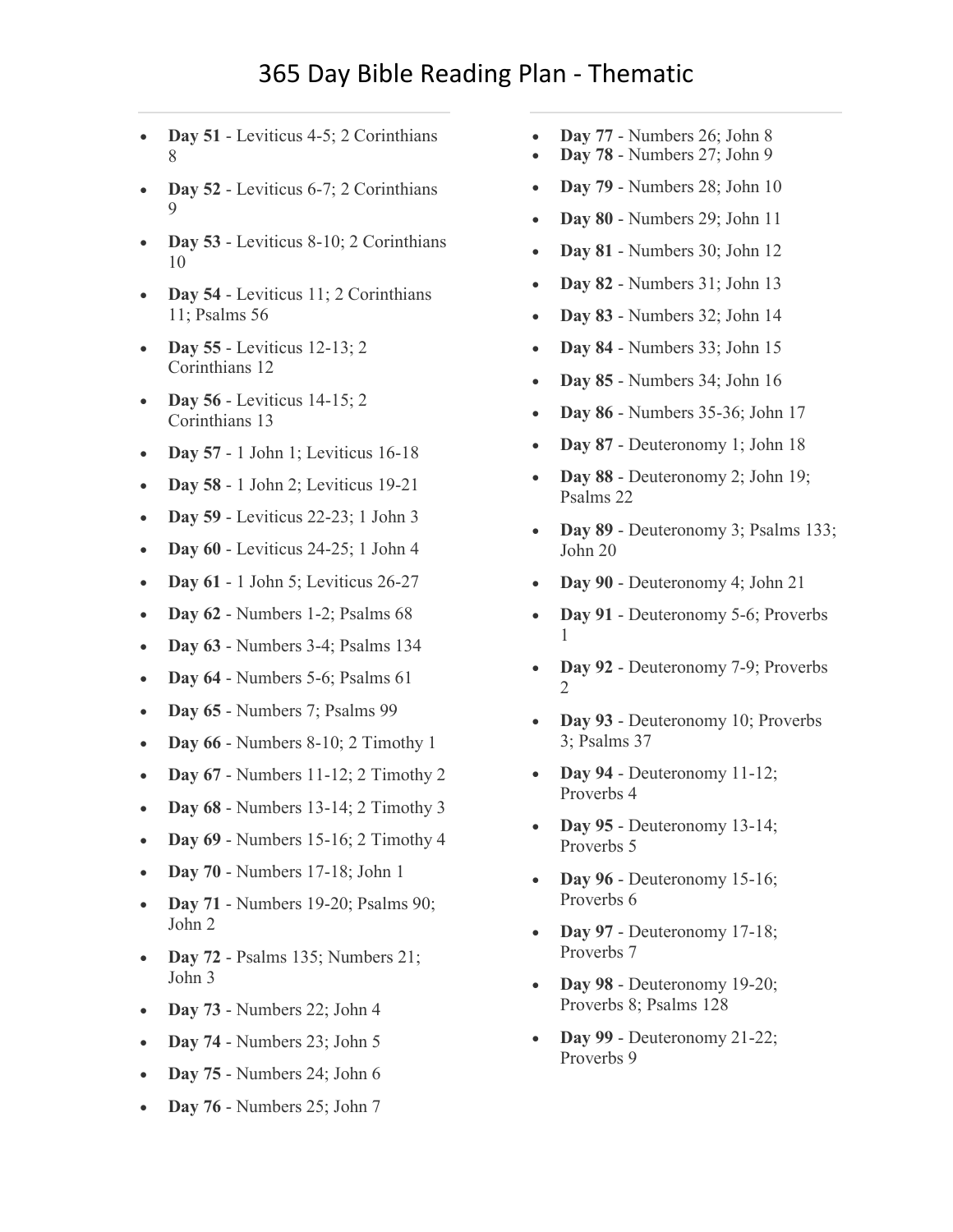- **Day 100** [Deuteronomy 23;](https://www.biblestudytools.com/passage/?q=Deuteronomy+23:1-25;+Philemon+1:1-25;+Proverbs+10:1-32)  [Philemon; Proverbs 10](https://www.biblestudytools.com/passage/?q=Deuteronomy+23:1-25;+Philemon+1:1-25;+Proverbs+10:1-32)
- **Day 101** [Deuteronomy 24-25;](https://www.biblestudytools.com/passage/?q=Deuteronomy+24:1-22;+Deuteronomy+25:1-19;+Proverbs+11:1-31;+Psalms+49:1-23)  [Proverbs 11; Psalms 49](https://www.biblestudytools.com/passage/?q=Deuteronomy+24:1-22;+Deuteronomy+25:1-19;+Proverbs+11:1-31;+Psalms+49:1-23)
- **Day 102** [Deuteronomy 26-27;](https://www.biblestudytools.com/passage/?q=Deuteronomy+26:1-19;+Deuteronomy+27:1-26;+Psalms+19:1-15;+Proverbs+12:1-28)  [Psalms 19; Proverbs 12](https://www.biblestudytools.com/passage/?q=Deuteronomy+26:1-19;+Deuteronomy+27:1-26;+Psalms+19:1-15;+Proverbs+12:1-28)
- **Day 103** [Deuteronomy 28; Proverbs](https://www.biblestudytools.com/passage/?q=Deuteronomy+28:1-68;+Proverbs+13:1-25)  [13](https://www.biblestudytools.com/passage/?q=Deuteronomy+28:1-68;+Proverbs+13:1-25)
- **Day 104** [Deuteronomy 29-30;](https://www.biblestudytools.com/passage/?q=Deuteronomy+29:1-29;+Deuteronomy+30:1-20;+Proverbs+14:1-35)  [Proverbs 14](https://www.biblestudytools.com/passage/?q=Deuteronomy+29:1-29;+Deuteronomy+30:1-20;+Proverbs+14:1-35)
- **Day 105** Deuteronomy 31; Proverbs [15; Psalms 139](https://www.biblestudytools.com/passage/?q=Deuteronomy+31:1-30;+Proverbs+15:1-33;+Psalms+139:1-24)
- **Day 106** Deuteronomy 32; Proverbs [16](https://www.biblestudytools.com/passage/?q=Deuteronomy+32:1-52;+Proverbs+16:1-33)
- **Day 107** [Deuteronomy 33-34;](https://www.biblestudytools.com/passage/?q=Deuteronomy+33:1-29;+Deuteronomy+34:1-12;+Proverbs+17:1-28)  [Proverbs 17](https://www.biblestudytools.com/passage/?q=Deuteronomy+33:1-29;+Deuteronomy+34:1-12;+Proverbs+17:1-28)
- **Day 108** [Psalms 1; Joshua 1-2;](https://www.biblestudytools.com/passage/?q=Psalms+1:1-6;+Joshua+1:1-18;+Joshua+2:1-24;+Proverbs+18:1-24)  [Proverbs 18](https://www.biblestudytools.com/passage/?q=Psalms+1:1-6;+Joshua+1:1-18;+Joshua+2:1-24;+Proverbs+18:1-24)
- **Day 109** [Joshua 3-5; Proverbs 19](https://www.biblestudytools.com/passage/?q=Joshua+3:1-17;+Joshua+4:1-25;+Joshua+5:1-16;+Proverbs+19:1-29)
- **Day 110** [Joshua 6-7; Proverbs 20](https://www.biblestudytools.com/passage/?q=Joshua+6:1-27;+Joshua+7:1-26;+Proverbs+20:1-30)
- **Day 111** Joshua 8; Proverbs 21; [Psalms 33](https://www.biblestudytools.com/passage/?q=Joshua+8:1-35;+Proverbs+21:1-31;+Psalms+33:1-23)
- **Day 112** [Joshua 9-10; Proverbs 22](https://www.biblestudytools.com/passage/?q=Joshua+9:1-27;+Joshua+10:1-44;+Proverbs+22:1-29)
- **Day 113** [Joshua 11-12; Psalms 149;](https://www.biblestudytools.com/passage/?q=Joshua+11:1-23;+Joshua+12:1-24;+Psalms+149:1-9;+Proverbs+23:1-35)  [Proverbs 23](https://www.biblestudytools.com/passage/?q=Joshua+11:1-23;+Joshua+12:1-24;+Psalms+149:1-9;+Proverbs+23:1-35)
- **Day 114** [Joshua 13-14; Proverbs 24](https://www.biblestudytools.com/passage/?q=Joshua+13:1-33;+Joshua+14:1-15;+Proverbs+24:1-34)
- **Day 115** [Joshua 15; Proverbs 25](https://www.biblestudytools.com/passage/?q=Joshua+15:1-63;+Proverbs+25:1-28)
- **Day 116** [Joshua 16-18; Proverbs 26](https://www.biblestudytools.com/passage/?q=Joshua+16:1-10;+Joshua+17:1-18;+Joshua+18:1-28;+Proverbs+26:1-28)
- **Day 117** [Joshua 19-20; Proverbs 27](https://www.biblestudytools.com/passage/?q=Joshua+19:1-51;+Joshua+20:1-9;+Proverbs+27:1-27)
- **Day 118** [Joshua 21-22; Proverbs 28](https://www.biblestudytools.com/passage/?q=Joshua+21:1-45;+Joshua+22:1-34;+Proverbs+28:1-28)
- **Day 119** [Joshua 23-24; Psalms 115;](https://www.biblestudytools.com/passage/?q=Joshua+23:1-16;+Joshua+24:1-33;+Psalms+115:1-18;+Proverbs+29:1-27)  [Proverbs 29](https://www.biblestudytools.com/passage/?q=Joshua+23:1-16;+Joshua+24:1-33;+Psalms+115:1-18;+Proverbs+29:1-27)
- **Day 120** [Ruth 1-2; Psalms 129;](https://www.biblestudytools.com/passage/?q=Ruth+1:1-22;+Ruth+2:1-23;+Psalms+129:1-8;+Proverbs+30:1-33)  [Proverbs 30](https://www.biblestudytools.com/passage/?q=Ruth+1:1-22;+Ruth+2:1-23;+Psalms+129:1-8;+Proverbs+30:1-33)
- **Day 121** [Ruth 3-4; Proverbs 31](https://www.biblestudytools.com/passage/?q=Ruth+3:1-18;+Ruth+4:1-22;+Proverbs+31:1-31)
- **Day 122** [Psalms 119:1-88](https://www.biblestudytools.com/passage/?q=Psalms+119:1-88)
- **Day 123** [Psalms 119:89-176](https://www.biblestudytools.com/passage/?q=Psalms+119:89-176)
- **Day 124** [Judges 1-2; Psalms 50](https://www.biblestudytools.com/passage/?q=Judges+1:1-36;+Judges+2:1-23;+Psalms+50:1-23)
- **Day 125** [Judges 3-4; Psalms 20](https://www.biblestudytools.com/passage/?q=Judges+3:1-31;+Judges+4:1-24;+Psalms+20:1-14)
- **Day 126** [Judges 5-6; Psalms 121](https://www.biblestudytools.com/passage/?q=Judges+5:1-32;+Judges+6:1-40;+Psalms+121:1-9)
- **Day 127** [Judges 7-8; Psalms 83](https://www.biblestudytools.com/passage/?q=Judges+7:1-25;+Judges+8:1-35;+Psalms+83:1-19)
- **Day 128** [Judges 9; Psalms 120](https://www.biblestudytools.com/passage/?q=Judges+9:1-57;+Psalms+120:1-8)
- **Day 129** [Judges 10; Psalms 44;](https://www.biblestudytools.com/passage/?q=Judges+10:1-18;+Psalms+44:1-27;+Judges+11:1-40)  [Judges 11](https://www.biblestudytools.com/passage/?q=Judges+10:1-18;+Psalms+44:1-27;+Judges+11:1-40)
- **Day 130** [Judges 12-14; Psalms 143](https://www.biblestudytools.com/passage/?q=Judges+12:1-15;+Judges+13:1-25;+Judges+14:1-20;+Psalms+143:1-15)
- **Day 131** [Judges 15-17; 2 Peter 1](https://www.biblestudytools.com/passage/?q=Judges+15:1-20;+Judges+16:1-31;+Judges+17:1-13;+2+Peter+1:1-21)
- **Day 132** [Judges 18-19; 2 Peter 2](https://www.biblestudytools.com/passage/?q=Judges+18:1-31;+Judges+19:1-30;+2+Peter+2:1-22)
- **Day 133** [Judges 20-21; 2 Peter 3](https://www.biblestudytools.com/passage/?q=Judges+20:1-48;+Judges+21:1-25;+2+Peter+3:1-18)
- **Day 134** [1 Samuel 1-2; Psalms 113](https://www.biblestudytools.com/passage/?q=1+Samuel+1:1-28;+1+Samuel+2:1-36;+Psalms+113:1-26)
- **Day 135** [1 Samuel 3-6; Psalms 97](https://www.biblestudytools.com/passage/?q=1+Samuel+3:1-21;+1+Samuel+4:1-22;+1+Samuel+5:1-12;+1+Samuel+6:1-21;+Psalms+97:1-12)
- **Day 136** [Psalms 124; 1 Samuel 7-9](https://www.biblestudytools.com/passage/?q=Psalms+124:1-8;+1+Samuel+7:1-17;+1+Samuel+8:1-22;+1+Samuel+9:1-27)
- **Day 137** [1 Samuel 10-12; Titus 1](https://www.biblestudytools.com/passage/?q=1+Samuel+10:1-27;+1+Samuel+11:1-15;+1+Samuel+12:1-25;+Titus+1:1-16)
- **Day 138** [1 Samuel 13-14; Titus 2](https://www.biblestudytools.com/passage/?q=1+Samuel+13:1-23;+1+Samuel+14:1-52;+Titus+2:1-15)
- **Day 139** [1 Samuel 15-16; Titus 3](https://www.biblestudytools.com/passage/?q=1+Samuel+15:1-35;+1+Samuel+16:1-23;+Titus+3:1-15)
- **Day 140** [1 Samuel 17; Psalms 27](https://www.biblestudytools.com/passage/?q=1+Samuel+17:1-58;+Psalms+27:1-14)
- **Day 141** [Psalms 55; 1 Samuel 18-19;](https://www.biblestudytools.com/passage/?q=Psalms+55:1-24;+1+Samuel+18:1-30;+1+Samuel+19:1-24;+Psalms+42:1-12;+Psalms+43:1-26)  [Psalms 42-43](https://www.biblestudytools.com/passage/?q=Psalms+55:1-24;+1+Samuel+18:1-30;+1+Samuel+19:1-24;+Psalms+42:1-12;+Psalms+43:1-26)
- **Day 142** [1 Samuel 20-22; Psalms 52](https://www.biblestudytools.com/passage/?q=1+Samuel+20:1-43;+1+Samuel+21:1-15;+1+Samuel+22:1-23;+Psalms+52:1-11)
- **Day 143** [Psalms 54; 1 Samuel 23-24;](https://www.biblestudytools.com/passage/?q=Psalms+54:1-24;+1+Samuel+23:1-29;+1+Samuel+24:1-23;+Psalms+63:1-12)  [Psalms 63](https://www.biblestudytools.com/passage/?q=Psalms+54:1-24;+1+Samuel+23:1-29;+1+Samuel+24:1-23;+Psalms+63:1-12)
- **Day 144** [1 Samuel 25-26; Psalms 7](https://www.biblestudytools.com/passage/?q=1+Samuel+25:1-44;+1+Samuel+26:1-25;+Psalms+7:1-18)
- **Day 145** [Psalms 57; 1 Samuel 27-29;](https://www.biblestudytools.com/passage/?q=Psalms+57:1-12;+1+Samuel+27:1-12;+1+Samuel+28:1-25;+1+Samuel+29:1-11;+Psalms+31:1-25)  [Psalms 31](https://www.biblestudytools.com/passage/?q=Psalms+57:1-12;+1+Samuel+27:1-12;+1+Samuel+28:1-25;+1+Samuel+29:1-11;+Psalms+31:1-25)
- **Day 146** [1 Samuel 30-31; Psalms 18](https://www.biblestudytools.com/passage/?q=1+Samuel+30:1-31;+1+Samuel+31:1-13;+Psalms+18:1-51)
- **Day 147** [2 Samuel 1-3; Psalms 141](https://www.biblestudytools.com/passage/?q=2+Samuel+1:1-27;+2+Samuel+2:1-32;+2+Samuel+3:1-39;+Psalms+141:1-10)
- **Day 148** [Psalms 58; 2 Samuel 4-6](https://www.biblestudytools.com/passage/?q=Psalms+58:1-18;+2+Samuel+4:1-12;+2+Samuel+5:1-25;+2+Samuel+6:1-23)
- **Day 149** [Psalms 21; 2 Samuel 7-9](https://www.biblestudytools.com/passage/?q=Psalms+21:1-32;+2+Samuel+7:1-29;+2+Samuel+8:1-18;+2+Samuel+9:1-13)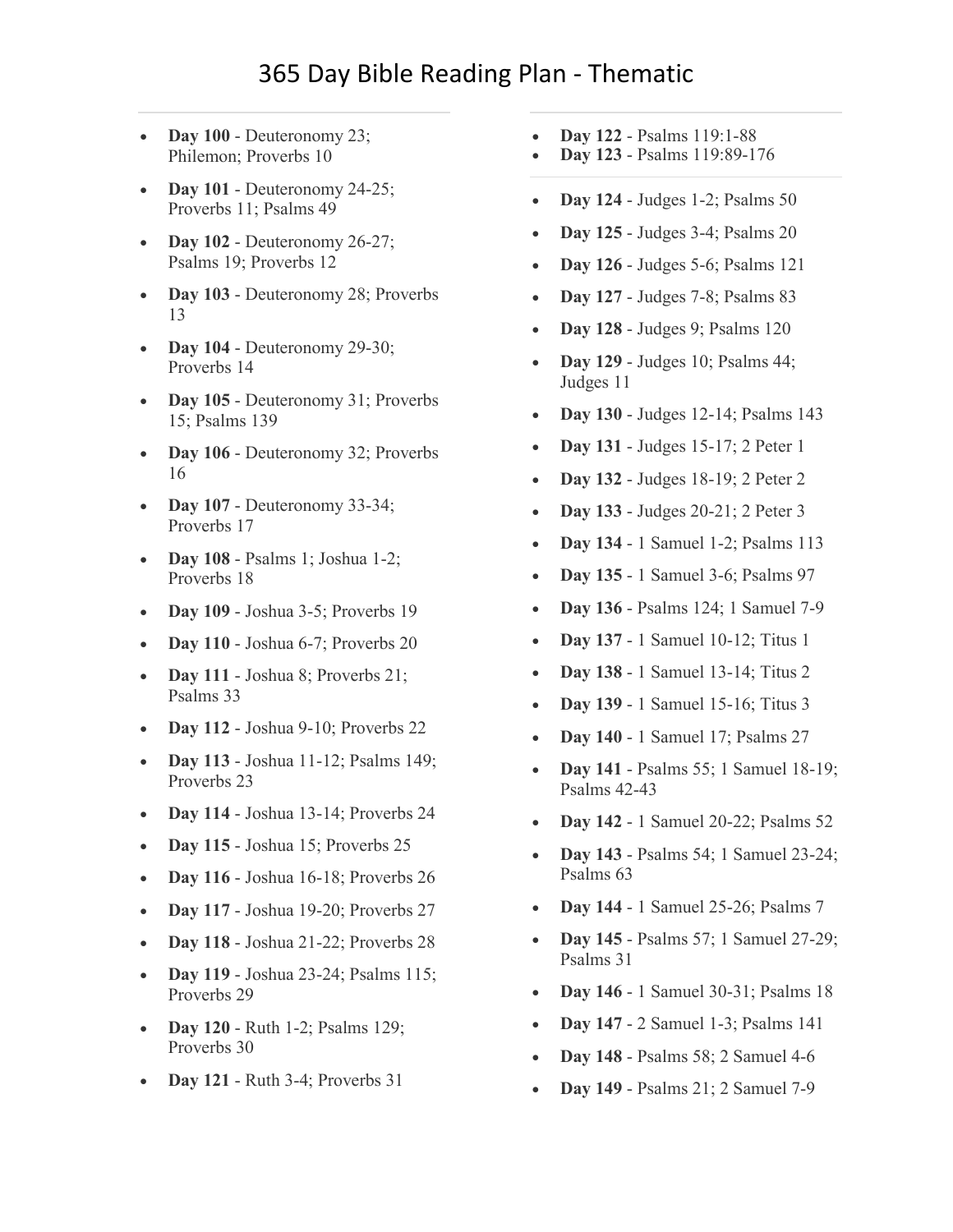- **Day 150** [2 Samuel 10-12; Psalms 51](https://www.biblestudytools.com/passage/?q=2+Samuel+10:1-19;+2+Samuel+11:1-27;+2+Samuel+12:1-31;+Psalms+51:1-21)
- **Day 151** [Psalms 36; 2 Samuel 13-14](https://www.biblestudytools.com/passage/?q=Psalms+36:1-40;+2+Samuel+13:1-39;+2+Samuel+14:1-33)
- **Day 152** [Psalms 3; 2 Samuel 15-16;](https://www.biblestudytools.com/passage/?q=Psalms+3:1-9;+2+Samuel+15:1-37;+2+Samuel+16:1-23;+Psalms+70:1-24;+Psalms+71:1-24)  [Psalms 70-71](https://www.biblestudytools.com/passage/?q=Psalms+3:1-9;+2+Samuel+15:1-37;+2+Samuel+16:1-23;+Psalms+70:1-24;+Psalms+71:1-24)
- **Day 153** [2 Samuel 17-18; 2 John 1;](https://www.biblestudytools.com/passage/?q=2+Samuel+17:1-29;+2+Samuel+18:1-33;+2+John+1:1-13;+Psalms+86:1-17)  [Psalms 86](https://www.biblestudytools.com/passage/?q=2+Samuel+17:1-29;+2+Samuel+18:1-33;+2+John+1:1-13;+Psalms+86:1-17)
- **Day 154** [2 Samuel 19; 3 John 1;](https://www.biblestudytools.com/passage/?q=2+Samuel+19:1-43;+3+John+1:1-15;+Psalms+34:1-28)  [Psalms 34](https://www.biblestudytools.com/passage/?q=2+Samuel+19:1-43;+3+John+1:1-15;+Psalms+34:1-28)
- **Day 155** [2 Samuel 20-21; 1](https://www.biblestudytools.com/passage/?q=2+Samuel+20:1-26;+2+Samuel+21:1-22;+1+Corinthians+1:1-31)  [Corinthians 1](https://www.biblestudytools.com/passage/?q=2+Samuel+20:1-26;+2+Samuel+21:1-22;+1+Corinthians+1:1-31)
- **Day 156** [2 Samuel 22; Psalms 144; 1](https://www.biblestudytools.com/passage/?q=2+Samuel+22:1-51;+Psalms+144:1-21;+1+Corinthians+2:1-16)  [Corinthians 2](https://www.biblestudytools.com/passage/?q=2+Samuel+22:1-51;+Psalms+144:1-21;+1+Corinthians+2:1-16)
- **Day 157** [2 Samuel 23-24; 1](https://www.biblestudytools.com/passage/?q=2+Samuel+23:1-39;+2+Samuel+24:1-25;+1+Corinthians+3:1-23)  [Corinthians 3](https://www.biblestudytools.com/passage/?q=2+Samuel+23:1-39;+2+Samuel+24:1-25;+1+Corinthians+3:1-23)
- **Day 158** [1 Kings 1; 1 Corinthians 4](https://www.biblestudytools.com/passage/?q=1+Kings+1:1-53;+1+Corinthians+4:1-21)
- **Day 159** [1 Kings 2-3; 1 Corinthians](https://www.biblestudytools.com/passage/?q=1+Kings+2:1-46;+1+Kings+3:1-28;+1+Corinthians+5:1-13)  [5](https://www.biblestudytools.com/passage/?q=1+Kings+2:1-46;+1+Kings+3:1-28;+1+Corinthians+5:1-13)
- **Day 160** [1 Kings 4-5; 1 Corinthians](https://www.biblestudytools.com/passage/?q=1+Kings+4:1-34;+1+Kings+5:1-18;+1+Corinthians+6:1-20)  [6](https://www.biblestudytools.com/passage/?q=1+Kings+4:1-34;+1+Kings+5:1-18;+1+Corinthians+6:1-20)
- **Day 161** [1 Kings 6; 1 Corinthians 7](https://www.biblestudytools.com/passage/?q=1+Kings+6:1-38;+1+Corinthians+7:1-40)
- **Day 162** [1 Kings 7; 1 Corinthians 8](https://www.biblestudytools.com/passage/?q=1+Kings+7:1-51;+1+Corinthians+8:1-13)
- **Day 163** [1 Kings 8; 1 Corinthians 9](https://www.biblestudytools.com/passage/?q=1+Kings+8:1-66;+1+Corinthians+9:1-27)
- **Day 164** [1 Kings 9-10; 1 Corinthians](https://www.biblestudytools.com/passage/?q=1+Kings+9:1-28;+1+Kings+10:1-29;+1+Corinthians+10:1-224)  [10](https://www.biblestudytools.com/passage/?q=1+Kings+9:1-28;+1+Kings+10:1-29;+1+Corinthians+10:1-224)
- **Day 165** 1 Kings 11; 1 Corinthians [11](https://www.biblestudytools.com/passage/?q=1+Kings+11:1-43;+1+Corinthians+11:1-34)
- **Day 166** [1 Kings 12-13; 1](https://www.biblestudytools.com/passage/?q=1+Kings+12:1-33;+1+Kings+13:1-34;+1+Corinthians+12:1-31)  [Corinthians 12](https://www.biblestudytools.com/passage/?q=1+Kings+12:1-33;+1+Kings+13:1-34;+1+Corinthians+12:1-31)
- **Day 167** [1 Kings 14-15;](https://www.biblestudytools.com/passage/?q=1+Kings+14:1-31;+1+Kings+15:1-34;+1+Corinthians+13:1-13) 1 [Corinthians 13](https://www.biblestudytools.com/passage/?q=1+Kings+14:1-31;+1+Kings+15:1-34;+1+Corinthians+13:1-13)
- **Day 168** [1 Kings 16; 1 Corinthians](https://www.biblestudytools.com/passage/?q=1+Kings+16:1-34;+1+Corinthians+14:1-40)  [14](https://www.biblestudytools.com/passage/?q=1+Kings+16:1-34;+1+Corinthians+14:1-40)
- **Day 169** [1 Kings 17; 1 Corinthians](https://www.biblestudytools.com/passage/?q=1+Kings+17:1-24;+1+Corinthians+15:1-58)  [15](https://www.biblestudytools.com/passage/?q=1+Kings+17:1-24;+1+Corinthians+15:1-58)
- **Day 170** [1 Kings 18-19; 1](https://www.biblestudytools.com/passage/?q=1+Kings+18:1-46;+1+Kings+19:1-21;+1+Corinthians+16:1-24)  [Corinthians 16](https://www.biblestudytools.com/passage/?q=1+Kings+18:1-46;+1+Kings+19:1-21;+1+Corinthians+16:1-24)
- **Day 171** [1 Kings 20; Mark 1](https://www.biblestudytools.com/passage/?q=1+Kings+20:1-43;+Mark+1:1-45)
- **Day 172** [Psalms 94; 1 Kings 21;](https://www.biblestudytools.com/passage/?q=Psalms+94:1-23;+1+Kings+21:1-29;+Mark+2:1-28)  [Mark 2](https://www.biblestudytools.com/passage/?q=Psalms+94:1-23;+1+Kings+21:1-29;+Mark+2:1-28)
- **Day 173** [1 Kings 22; 2 Kings 1;](https://www.biblestudytools.com/passage/?q=1+Kings+22:1-54;+2+Kings+1:1-18;+Mark+3:1-35)  [Mark 3](https://www.biblestudytools.com/passage/?q=1+Kings+22:1-54;+2+Kings+1:1-18;+Mark+3:1-35)
- **Day 174** [2 Kings 2-3; Mark 4](https://www.biblestudytools.com/passage/?q=2+Kings+2:1-25;+2+Kings+3:1-27;+Mark+4:1-41)
- **Day 175** [2 Kings 4; Mark 5](https://www.biblestudytools.com/passage/?q=2+Kings+4:1-44;+Mark+5:1-43)
- **Day 176** [2 Kings 5; Mark 6](https://www.biblestudytools.com/passage/?q=2+Kings+5:1-27;+Mark+6:1-56)
- **Day 177** [2 Kings 6; Mark 7](https://www.biblestudytools.com/passage/?q=2+Kings+6:1-33;+Mark+7:1-37)
- **Day 178** [2 Kings 7-8; Mark 8](https://www.biblestudytools.com/passage/?q=2+Kings+7:1-20;+2+Kings+8:1-29;+Mark+8:1-39)
- **Day 179** [2 Kings 9; Mark 9](https://www.biblestudytools.com/passage/?q=2+Kings+9:1-37;+Mark+9:1-51)
- **Day 180** [2 Kings 10; Mark 10](https://www.biblestudytools.com/passage/?q=2+Kings+10:1-36;+Mark+10:1-53)
- **Day 181** [2 Kings 11-12; Mark 11](https://www.biblestudytools.com/passage/?q=2+Kings+11:1-21;+2+Kings+12:1-21;+Mark+11:1-33)
- **Day 182** [2 Kings 13-14; Mark 12](https://www.biblestudytools.com/passage/?q=2+Kings+13:1-25;+2+Kings+14:1-29;+Mark+12:1-44)
- **Day 183** [2 Kings 15; Mark 13](https://www.biblestudytools.com/passage/?q=2+Kings+15:1-38;+Mark+13:1-37)
- **Day 184** [2 Kings 16; Mark 14;](https://www.biblestudytools.com/passage/?q=2+Kings+16:1-20;+Mark+14:1-72;+Psalms+88:1-53)  [Psalms 88](https://www.biblestudytools.com/passage/?q=2+Kings+16:1-20;+Mark+14:1-72;+Psalms+88:1-53)
- **Day 185** [2 Kings 17; Mark 15](https://www.biblestudytools.com/passage/?q=2+Kings+17:1-41;+Mark+15:1-47)
- **Day 186** [2 Kings 18; Mark 16](https://www.biblestudytools.com/passage/?q=2+Kings+18:1-37;+Mark+16:1-20)
- **Day 187** [2 Kings 19; Psalms 76;](https://www.biblestudytools.com/passage/?q=2+Kings+19:1-37;+Psalms+76:1-21;+Nahum+1:1-15;+Nahum+2:1-13;+Nahum+3:1-19)  [Nahum 1-3](https://www.biblestudytools.com/passage/?q=2+Kings+19:1-37;+Psalms+76:1-21;+Nahum+1:1-15;+Nahum+2:1-13;+Nahum+3:1-19)
- **Day 188** [2 Kings 20-21; Psalms 82;](https://www.biblestudytools.com/passage/?q=2+Kings+20:1-21;+2+Kings+21:1-26;+Psalms+82:1-19;+2+Kings+22:1-20)  [2 Kings 22](https://www.biblestudytools.com/passage/?q=2+Kings+20:1-21;+2+Kings+21:1-26;+Psalms+82:1-19;+2+Kings+22:1-20)
- **Day 189** [Psalms 101; 2 Kings 23-25](https://www.biblestudytools.com/passage/?q=Psalms+101:1-29;+2+Kings+23:1-37;+2+Kings+24:1-20;+2+Kings+25:1-30)
- **Day 190** [Psalms 45; Song of](https://www.biblestudytools.com/passage/?q=Psalms+45:1-18;+Song+of+Solomon+1:1-17;+Song+of+Solomon+2:1-17;+Song+of+Solomon+3:1-11;+Song+of+Solomon+4:1-16;+Song+of+Solomon+5:1-17;+Song+of+Solomon+6:1-13)  [Solomon 1-6](https://www.biblestudytools.com/passage/?q=Psalms+45:1-18;+Song+of+Solomon+1:1-17;+Song+of+Solomon+2:1-17;+Song+of+Solomon+3:1-11;+Song+of+Solomon+4:1-16;+Song+of+Solomon+5:1-17;+Song+of+Solomon+6:1-13)
- **Day 191** [Song of Solomon 7-8;](https://www.biblestudytools.com/passage/?q=Song+of+Solomon+7:1-13;+Song+of+Solomon+8:1-14;+Ecclesiastes+1:1-18;+Ecclesiastes+2:1-26;+Ecclesiastes+3:1-22;+Ecclesiastes+4:1-17)  [Ecclesiastes 1-4](https://www.biblestudytools.com/passage/?q=Song+of+Solomon+7:1-13;+Song+of+Solomon+8:1-14;+Ecclesiastes+1:1-18;+Ecclesiastes+2:1-26;+Ecclesiastes+3:1-22;+Ecclesiastes+4:1-17)
- **Day 192** [Ecclesiastes 5-8; Psalms 73](https://www.biblestudytools.com/passage/?q=Ecclesiastes+5:1-20;+Ecclesiastes+6:1-12;+Ecclesiastes+7:1-30;+Ecclesiastes+8:1-17;+Psalms+73:1-28)
- **Day 193** [Ecclesiastes 9-12; Malachi](https://www.biblestudytools.com/passage/?q=Ecclesiastes+9:1-18;+Ecclesiastes+10:1-20;+Ecclesiastes+11:1-10;+Ecclesiastes+12:1-16;+Malachi+1:1-14;+Malachi+2:1-17)  [1-2](https://www.biblestudytools.com/passage/?q=Ecclesiastes+9:1-18;+Ecclesiastes+10:1-20;+Ecclesiastes+11:1-10;+Ecclesiastes+12:1-16;+Malachi+1:1-14;+Malachi+2:1-17)
- **Day 194** [Malachi 3-4; Luke 1](https://www.biblestudytools.com/passage/?q=Malachi+3:1-18;+Malachi+4:1-6;+Luke+1:1-80)
- **Day 195** [Psalms 89; Luke 2](https://www.biblestudytools.com/passage/?q=Psalms+89:1-53;+Luke+2:1-52)
- **Day 196** [Luke 3; 1 Chronicles 1](https://www.biblestudytools.com/passage/?q=Luke+3:1-38;+1+Chronicles+1:1-54)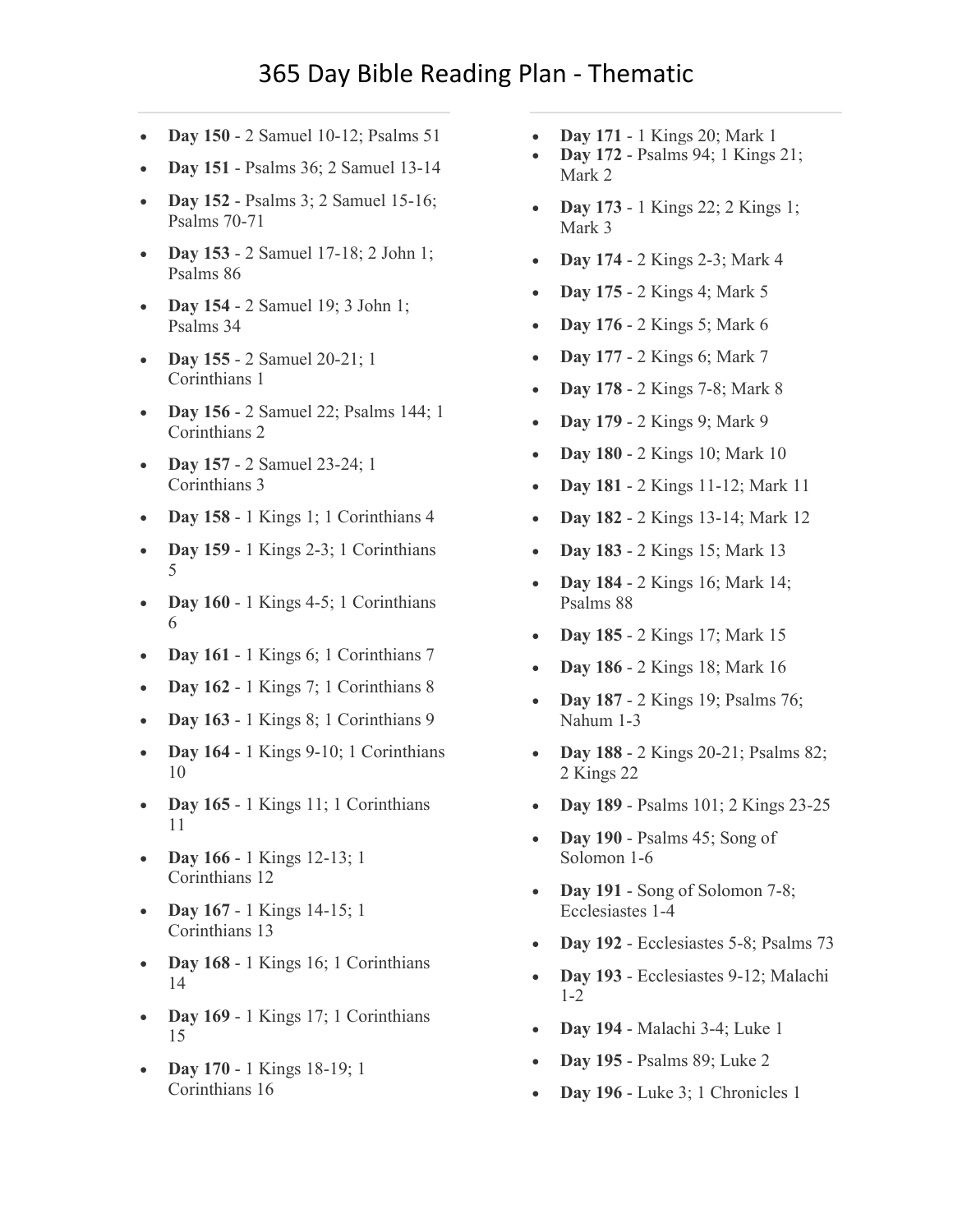- **Day 197** [1 Chronicles 2; Luke 4](https://www.biblestudytools.com/passage/?q=1+Chronicles+2:1-55;+Luke+4:1-44)
- **Day 198** [1 Chronicles 3; Luke 5](https://www.biblestudytools.com/passage/?q=1+Chronicles+3:1-24;+Luke+5:1-39)
- **Day 199** [1 Chronicles 4; Luke 6](https://www.biblestudytools.com/passage/?q=1+Chronicles+4:1-43;+Luke+6:1-49)
- **Day 200** [1 Chronicles 5; Luke 7](https://www.biblestudytools.com/passage/?q=1+Chronicles+5:1-26;+Luke+7:1-50)
- **Day 201** [1 Chronicles 6; Luke 8](https://www.biblestudytools.com/passage/?q=1+Chronicles+6:1-81;+Luke+8:1-56)
- **Day 202** [1 Chronicles 7; Luke 9](https://www.biblestudytools.com/passage/?q=1+Chronicles+7:1-40;+Luke+9:1-62)
- **Day 203** [1 Chronicles 8; Luke 10](https://www.biblestudytools.com/passage/?q=1+Chronicles+8:1-40;+Luke+10:1-42)
- **Day 204** [1 Chronicles 9; Luke 11](https://www.biblestudytools.com/passage/?q=1+Chronicles+9:1-44;+Luke+11:1-54)
- **Day 205** 1 Chronicles 10; Psalms [125; Luke 12](https://www.biblestudytools.com/passage/?q=1+Chronicles+10:1-14;+Psalms+125:1-6;+Luke+12:1-59)
- **Day 206** [1 Chronicles 11; Luke 13](https://www.biblestudytools.com/passage/?q=1+Chronicles+11:1-47;+Luke+13:1-35)
- **Day 207** [1 Chronicles 12-13; Luke](https://www.biblestudytools.com/passage/?q=1+Chronicles+12:1-40;+1+Chronicles+13:1-14;+Luke+14:1-35)  [14](https://www.biblestudytools.com/passage/?q=1+Chronicles+12:1-40;+1+Chronicles+13:1-14;+Luke+14:1-35)
- **Day 208** [1 Chronicles 14-15; Luke](https://www.biblestudytools.com/passage/?q=1+Chronicles+14:1-17;+1+Chronicles+15:1-29;+Luke+15:1-32)  [15](https://www.biblestudytools.com/passage/?q=1+Chronicles+14:1-17;+1+Chronicles+15:1-29;+Luke+15:1-32)
- **Day 209** 1 Chronicles 16; Luke 16; [Psalms 62](https://www.biblestudytools.com/passage/?q=1+Chronicles+16:1-43;+Luke+16:1-31;+Psalms+62:1-13)
- **Day 210** 1 Chronicles 17-18; Luke [17](https://www.biblestudytools.com/passage/?q=1+Chronicles+17:1-27;+1+Chronicles+18:1-17;+Luke+17:1-37)
- **Day 211** 1 Chronicles 19-20; Luke [18](https://www.biblestudytools.com/passage/?q=1+Chronicles+19:1-20;+1+Chronicles+20:1-8;+Luke+18:1-43)
- **Day 212** [1 Chronicles 21; Luke 19](https://www.biblestudytools.com/passage/?q=1+Chronicles+21:1-30;+Luke+19:1-48)
- **Day 213** [1 Chronicles 22; Luke 20](https://www.biblestudytools.com/passage/?q=1+Chronicles+22:1-19;+Luke+20:1-47)
- **Day 214** [1 Chronicles 23; Luke 21](https://www.biblestudytools.com/passage/?q=1+Chronicles+23:1-32;+Luke+21:1-38)
- **Day 215** [1 Chronicles 24; Luke 22](https://www.biblestudytools.com/passage/?q=1+Chronicles+24:1-31;+Luke+22:1-71)
- **Day 216** [1 Chronicles 25; Luke 23](https://www.biblestudytools.com/passage/?q=1+Chronicles+25:1-31;+Luke+23:1-56)
- **Day 217** [1 Chronicles 26; Luke 24;](https://www.biblestudytools.com/passage/?q=1+Chronicles+26:1-32;+Luke+24:1-53;+Psalms+98:1-9)  [Psalms 98](https://www.biblestudytools.com/passage/?q=1+Chronicles+26:1-32;+Luke+24:1-53;+Psalms+98:1-9)
- **Day 218** [1 Chronicles 27-29; Psalms](https://www.biblestudytools.com/passage/?q=1+Chronicles+27:1-34;+1+Chronicles+28:1-21;+1+Chronicles+29:1-30;+Psalms+30:1-25)  [30](https://www.biblestudytools.com/passage/?q=1+Chronicles+27:1-34;+1+Chronicles+28:1-21;+1+Chronicles+29:1-30;+Psalms+30:1-25)
- **Day 219** [Psalms 72; 2 Chronicles 1-3](https://www.biblestudytools.com/passage/?q=Psalms+72:1-28;+2+Chronicles+1:1-17;+2+Chronicles+2:1-18;+2+Chronicles+3:1-17)
- **Day 220** [2 Chronicles 4-6; Psalms](https://www.biblestudytools.com/passage/?q=2+Chronicles+4:1-22;+2+Chronicles+5:1-14;+2+Chronicles+6:1-42;+Psalms+132:1-18)  [132](https://www.biblestudytools.com/passage/?q=2+Chronicles+4:1-22;+2+Chronicles+5:1-14;+2+Chronicles+6:1-42;+Psalms+132:1-18)
- **[D](https://www.biblestudytools.com/passage/?q=Psalms+100:1-8;+2+Chronicles+7:1-22;+2+Chronicles+8:1-18;+2+Chronicles+9:1-31)ay 221** [Psalms 100; 2 Chronicles 7-](https://www.biblestudytools.com/passage/?q=Psalms+100:1-8;+2+Chronicles+7:1-22;+2+Chronicles+8:1-18;+2+Chronicles+9:1-31) 9
- **Day 222** [2 Chronicles 10-12; Psalms](https://www.biblestudytools.com/passage/?q=2+Chronicles+10:1-19;+2+Chronicles+11:1-23;+2+Chronicles+12:1-16;+Psalms+53:1-9)  [53](https://www.biblestudytools.com/passage/?q=2+Chronicles+10:1-19;+2+Chronicles+11:1-23;+2+Chronicles+12:1-16;+Psalms+53:1-9)
- **Day 223** [Psalms 138; 2 Chronicles](https://www.biblestudytools.com/passage/?q=Psalms+138:1-24;+2+Chronicles+13:1-22;+2+Chronicles+14:1-15;+2+Chronicles+15:1-19;+2+Thessalonians+1:1-17)  [13-15; 2 Thessalonians 1](https://www.biblestudytools.com/passage/?q=Psalms+138:1-24;+2+Chronicles+13:1-22;+2+Chronicles+14:1-15;+2+Chronicles+15:1-19;+2+Thessalonians+1:1-17)
- **Day 224** [2 Chronicles 16-18; 2](https://www.biblestudytools.com/passage/?q=2+Chronicles+16:1-14;+2+Chronicles+17:1-19;+2+Chronicles+18:1-34;+2+Thessalonians+2:1-17)  [Thessalonians 2](https://www.biblestudytools.com/passage/?q=2+Chronicles+16:1-14;+2+Chronicles+17:1-19;+2+Chronicles+18:1-34;+2+Thessalonians+2:1-17)
- **Day 225** [2 Chronicles 19-20; Psalms](https://www.biblestudytools.com/passage/?q=2+Chronicles+19:1-11;+2+Chronicles+20:1-37;+Psalms+48:1-21;+2+Thessalonians+3:1-18)  [48; 2 Thessalonians 3](https://www.biblestudytools.com/passage/?q=2+Chronicles+19:1-11;+2+Chronicles+20:1-37;+Psalms+48:1-21;+2+Thessalonians+3:1-18)
- **Day 226** [2 Chronicles 21-23; Psalms](https://www.biblestudytools.com/passage/?q=2+Chronicles+21:1-20;+2+Chronicles+22:1-12;+2+Chronicles+23:1-21;+Psalms+92:1-16)  [92](https://www.biblestudytools.com/passage/?q=2+Chronicles+21:1-20;+2+Chronicles+22:1-12;+2+Chronicles+23:1-21;+Psalms+92:1-16)
- **Day 227** 2 Chronicles [24-25; Psalms](https://www.biblestudytools.com/passage/?q=2+Chronicles+24:1-27;+2+Chronicles+25:1-28;+Psalms+106:1-48)  [106](https://www.biblestudytools.com/passage/?q=2+Chronicles+24:1-27;+2+Chronicles+25:1-28;+Psalms+106:1-48)
- **Day 228** [2 Chronicles 26-28; Psalms](https://www.biblestudytools.com/passage/?q=2+Chronicles+26:1-23;+2+Chronicles+27:1-9;+2+Chronicles+28:1-27;+Psalms+2:1-13)   $\mathcal{D}$
- **Day 229** [2 Chronicles 29-30; Psalms](https://www.biblestudytools.com/passage/?q=2+Chronicles+29:1-36;+2+Chronicles+30:1-27;+Psalms+95:1-13)  [95](https://www.biblestudytools.com/passage/?q=2+Chronicles+29:1-36;+2+Chronicles+30:1-27;+Psalms+95:1-13)
- **Day 230** [2 Chronicles 31-32; Psalms](https://www.biblestudytools.com/passage/?q=2+Chronicles+31:1-21;+2+Chronicles+32:1-33;+Psalms+112:1-10)  [112](https://www.biblestudytools.com/passage/?q=2+Chronicles+31:1-21;+2+Chronicles+32:1-33;+Psalms+112:1-10)
- **Day 231** [2 Chronicles 33-34; Psalms](https://www.biblestudytools.com/passage/?q=2+Chronicles+33:1-25;+2+Chronicles+34:1-33;+Psalms+16:1-15)  [16](https://www.biblestudytools.com/passage/?q=2+Chronicles+33:1-25;+2+Chronicles+34:1-33;+Psalms+16:1-15)
- **Day 232** [Psalms 117-118; 2](https://www.biblestudytools.com/passage/?q=Psalms+117:1-29;+Psalms+118:1-176;+2+Chronicles+35:1-27;+2+Chronicles+36:1-23)  [Chronicles 35-36](https://www.biblestudytools.com/passage/?q=Psalms+117:1-29;+Psalms+118:1-176;+2+Chronicles+35:1-27;+2+Chronicles+36:1-23)
- **Day 233** [Psalms 78](https://www.biblestudytools.com/passage/?q=Psalms+78:1-72)
- **Day 234** [Ezra 1-2; Psalms 84](https://www.biblestudytools.com/passage/?q=Ezra+1:1-11;+Ezra+2:1-70;+Psalms+84:1-14)
- **Day 235** [Ezra 3-5; Haggai 1-2](https://www.biblestudytools.com/passage/?q=Ezra+3:1-13;+Ezra+4:1-24;+Ezra+5:1-17;+Haggai+1:1-15;+Haggai+2:1-24)
- **Day 236** [Psalms 126; Ezra 6-8](https://www.biblestudytools.com/passage/?q=Psalms+126:1-6;+Ezra+6:1-22;+Ezra+7:1-28;+Ezra+8:1-36)
- **Day 237** [Ezra 9-10; Psalms 32](https://www.biblestudytools.com/passage/?q=Ezra+9:1-15;+Ezra+10:1-44;+Psalms+32:1-22)
- **Day 238** [Psalms 15; Job 1-3](https://www.biblestudytools.com/passage/?q=Psalms+15:1-10;+Job+1:1-22;+Job+2:1-13;+Job+3:1-26)
- **Day 239** [Job 4-6; Psalms 6](https://www.biblestudytools.com/passage/?q=Job+4:1-21;+Job+5:1-27;+Job+6:1-30;+Psalms+6:1-11)
- **Day 240** [Job 7-9; Psalms 38](https://www.biblestudytools.com/passage/?q=Job+7:1-21;+Job+8:1-22;+Job+9:1-35;+Psalms+38:1-23)
- **Day 241** [Psalms 39; Job 10-12](https://www.biblestudytools.com/passage/?q=Psalms+39:1-18;+Job+10:1-22;+Job+11:1-20;+Job+12:1-25)
- **Day 242** [Psalms 25; Job 13-14](https://www.biblestudytools.com/passage/?q=Psalms+25:1-22;+Job+13:1-28;+Job+14:1-22)
- **Day 243** [Job 15-16; Psalms 69](https://www.biblestudytools.com/passage/?q=Job+15:1-35;+Job+16:1-23;+Psalms+69:1-37)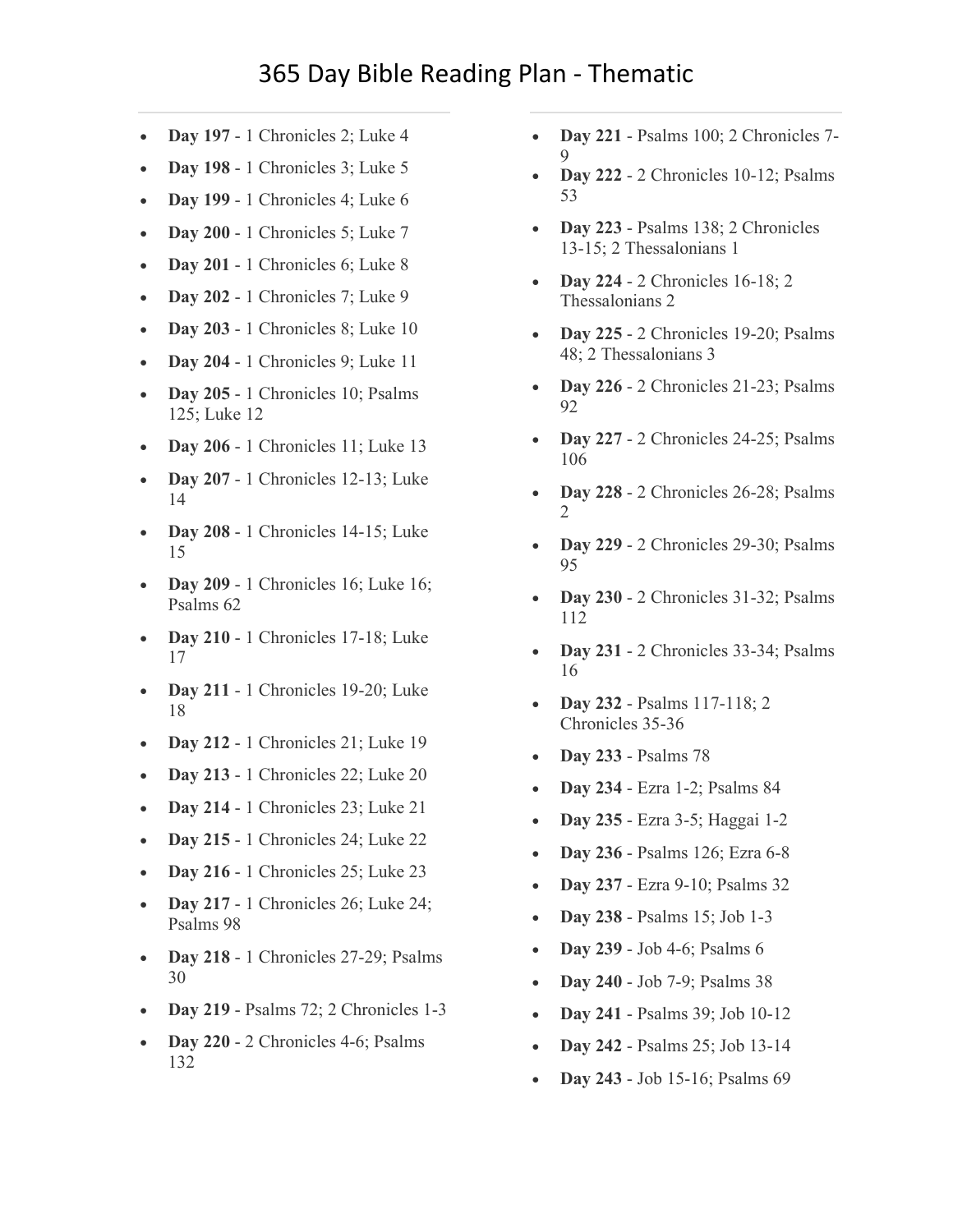## 365 Day Bible Reading Plan - Thematic

- **Day 244** [Job 17-19; Psalms 102](https://www.biblestudytools.com/passage/?q=Job+17:1-16;+Job+18:1-21;+Job+19:1-29;+Psalms+102:1-29)
- **Day 245** [Job 20-21; Colossians 1](https://www.biblestudytools.com/passage/?q=Job+20:1-29;+Job+21:1-34;+Colossians+1:1-29)
- **Day 246** Job [22-24; Colossians 2](https://www.biblestudytools.com/passage/?q=Job+22:1-30;+Job+23:1-17;+Job+24:1-25;+Colossians+2:1-23)
- **Day 247** [Job 25-27; Psalms 26;](https://www.biblestudytools.com/passage/?q=Job+25:1-6;+Job+26:1-14;+Job+27:1-23;+Psalms+26:1-14;+Colossians+3:1-25)  [Colossians 3](https://www.biblestudytools.com/passage/?q=Job+25:1-6;+Job+26:1-14;+Job+27:1-23;+Psalms+26:1-14;+Colossians+3:1-25)
- **Day 248** [Psalms 111; Job 28-29;](https://www.biblestudytools.com/passage/?q=Psalms+111:1-10;+Job+28:1-28;+Job+29:1-25;+Colossians+4:1-18)  [Colossians 4](https://www.biblestudytools.com/passage/?q=Psalms+111:1-10;+Job+28:1-28;+Job+29:1-25;+Colossians+4:1-18)
- **Day 249** [Psalms 17; Job 30; Romans](https://www.biblestudytools.com/passage/?q=Psalms+17:1-51;+Job+30:1-31;+Romans+1:1-32)  [1](https://www.biblestudytools.com/passage/?q=Psalms+17:1-51;+Job+30:1-31;+Romans+1:1-32)
- **Day 250** [Job 31; Romans 2](https://www.biblestudytools.com/passage/?q=Job+31:1-40;+Romans+2:1-29)
- **Day 251** Job 32-33; Psalms 103; [Romans 3](https://www.biblestudytools.com/passage/?q=Job+32:1-22;+Job+33:1-33;+Psalms+103:1-35;+Romans+3:1-31)
- **Day 252** [Job 34-35; Romans 4](https://www.biblestudytools.com/passage/?q=Job+34:1-37;+Job+35:1-16;+Romans+4:1-25)
- **Day 253** [Job 36-37; Psalms 29;](https://www.biblestudytools.com/passage/?q=Job+36:1-33;+Job+37:1-24;+Psalms+29:1-13;+Romans+5:1-21)  [Romans 5](https://www.biblestudytools.com/passage/?q=Job+36:1-33;+Job+37:1-24;+Psalms+29:1-13;+Romans+5:1-21)
- **Day 254** [Psalms 104; Job 38;](https://www.biblestudytools.com/passage/?q=Psalms+104:1-45;+Job+38:1-41;+Romans+6:1-23)  [Romans 6](https://www.biblestudytools.com/passage/?q=Psalms+104:1-45;+Job+38:1-41;+Romans+6:1-23)
- **Day 255** [Job 39-40; Romans 7](https://www.biblestudytools.com/passage/?q=Job+39:1-38;+Job+40:1-28;+Romans+7:1-25)
- **Day 256** [Job 41-42; Romans 8](https://www.biblestudytools.com/passage/?q=Job+41:1-34;+Job+42:1-17;+Romans+8:1-39)
- **Day 257** [Hosea 1-2; Romans 9](https://www.biblestudytools.com/passage/?q=Hosea+1:1-11;+Hosea+2:1-24;+Romans+9:1-33)
- **Day 258** [Hosea 3-6; Romans 10](https://www.biblestudytools.com/passage/?q=Hosea+3:1-5;+Hosea+4:1-19;+Hosea+5:1-15;+Hosea+6:1-11;+Romans+10:1-21)
- **Day 259** [Hosea 7; Romans 11;](https://www.biblestudytools.com/passage/?q=Hosea+7:1-16;+Romans+11:1-36;+Psalms+145:1-21)  [Psalms 145](https://www.biblestudytools.com/passage/?q=Hosea+7:1-16;+Romans+11:1-36;+Psalms+145:1-21)
- **Day 260** [Hosea 8-11; Romans 12](https://www.biblestudytools.com/passage/?q=Hosea+8:1-14;+Hosea+9:1-17;+Hosea+10:1-15;+Hosea+11:1-12;+Romans+12:1-21)
- **Day 261** [Hosea 12-14; Romans 13](https://www.biblestudytools.com/passage/?q=Hosea+12:1-15;+Hosea+13:1-16;+Hosea+14:1-10;+Romans+13:1-14)
- **Day 262** [Zechariah 1-4; Romans 14](https://www.biblestudytools.com/passage/?q=Zechariah+1:1-21;+Zechariah+2:1-13;+Zechariah+3:1-10;+Zechariah+4:1-14;+Romans+14:1-26)
- **Day 263** [Zechariah 5-8; Romans 15](https://www.biblestudytools.com/passage/?q=Zechariah+5:1-11;+Zechariah+6:1-15;+Zechariah+7:1-14;+Zechariah+8:1-23;+Romans+15:1-33)
- **Day 264** [Zechariah 9-11; Romans 16](https://www.biblestudytools.com/passage/?q=Zechariah+9:1-17;+Zechariah+10:1-12;+Zechariah+11:1-114;+Romans+16:1-27)
- **Day 265** [Zechariah 12-14;](https://www.biblestudytools.com/passage/?q=Zechariah+12:1-14;+Zechariah+13:1-9;+Zechariah+14:1-21;+Philippians+1:1-30)  [Philippians 1](https://www.biblestudytools.com/passage/?q=Zechariah+12:1-14;+Zechariah+13:1-9;+Zechariah+14:1-21;+Philippians+1:1-30)
- **Day 266** [Psalms 107; Jonah 1;](https://www.biblestudytools.com/passage/?q=Psalms+107:1-43;+Jonah+1:1-17;+Philippians+2:1-30)  [Philippians 2](https://www.biblestudytools.com/passage/?q=Psalms+107:1-43;+Jonah+1:1-17;+Philippians+2:1-30)
- **Day 267** [Psalms 116; Jonah 2-4;](https://www.biblestudytools.com/passage/?q=Psalms+116:1-19;+Jonah+2:1-11;+Jonah+3:1-10;+Jonah+4:1-11;+Philippians+3:1-21)  [Philippians 3](https://www.biblestudytools.com/passage/?q=Psalms+116:1-19;+Jonah+2:1-11;+Jonah+3:1-10;+Jonah+4:1-11;+Philippians+3:1-21)
- **[D](https://www.biblestudytools.com/passage/?q=Habakkuk+1:1-17;+Habakkuk+2:1-20;+Habakkuk+3:1-19;+Philippians+4:1-23)ay 268** [Habakkuk 1-3; Philippians](https://www.biblestudytools.com/passage/?q=Habakkuk+1:1-17;+Habakkuk+2:1-20;+Habakkuk+3:1-19;+Philippians+4:1-23)  4
- **Day 269** [Jeremiah 1-2; Psalms 28; 1](https://www.biblestudytools.com/passage/?q=Jeremiah+1:1-19;+Jeremiah+2:1-37;+Psalms+28:1-11;+1+Thessalonians+1:1-10)  [Thessalonians 1](https://www.biblestudytools.com/passage/?q=Jeremiah+1:1-19;+Jeremiah+2:1-37;+Psalms+28:1-11;+1+Thessalonians+1:1-10)
- **Day 270** [Jeremiah 3-4; 1](https://www.biblestudytools.com/passage/?q=Jeremiah+3:1-25;+Jeremiah+4:1-31;+1+Thessalonians+2:1-20)  [Thessalonians 2](https://www.biblestudytools.com/passage/?q=Jeremiah+3:1-25;+Jeremiah+4:1-31;+1+Thessalonians+2:1-20)
- **Day 271** [Psalms 14; Jeremiah 5-6; 1](https://www.biblestudytools.com/passage/?q=Psalms+14:1-7;+Jeremiah+5:1-31;+Jeremiah+6:1-30;+1+Thessalonians+3:1-13)  [Thessalonians 3](https://www.biblestudytools.com/passage/?q=Psalms+14:1-7;+Jeremiah+5:1-31;+Jeremiah+6:1-30;+1+Thessalonians+3:1-13)
- **Day 272** [Psalms 81; Jeremiah 7-8; 1](https://www.biblestudytools.com/passage/?q=Psalms+81:1-17;+Jeremiah+7:1-34;+Jeremiah+8:1-22;+1+Thessalonians+4:1-18)  [Thessalonians 4](https://www.biblestudytools.com/passage/?q=Psalms+81:1-17;+Jeremiah+7:1-34;+Jeremiah+8:1-22;+1+Thessalonians+4:1-18)
- **Day 273** [Jeremiah 9-10; Psalms 79; 1](https://www.biblestudytools.com/passage/?q=Jeremiah+9:1-26;+Jeremiah+10:1-25;+Psalms+79:1-20;+1+Thessalonians+5:1-28)  [Thessalonians 5](https://www.biblestudytools.com/passage/?q=Jeremiah+9:1-26;+Jeremiah+10:1-25;+Psalms+79:1-20;+1+Thessalonians+5:1-28)
- **Day 274** [Jeremiah 11-13; Hebrews 1](https://www.biblestudytools.com/passage/?q=Jeremiah+11:1-23;+Jeremiah+12:1-17;+Jeremiah+13:1-27;+Hebrews+1:1-14)
- **Day 275** [Jeremiah 14-16; Hebrews 2](https://www.biblestudytools.com/passage/?q=Jeremiah+14:1-22;+Jeremiah+15:1-21;+Jeremiah+16:1-21;+Hebrews+2:1-18)
- **Day 276** [Jeremiah 17-18; Psalms 35;](https://www.biblestudytools.com/passage/?q=Jeremiah+17:1-27;+Jeremiah+18:1-23;+Psalms+35:1-28;+Hebrews+3:1-19)  [Hebrews 3](https://www.biblestudytools.com/passage/?q=Jeremiah+17:1-27;+Jeremiah+18:1-23;+Psalms+35:1-28;+Hebrews+3:1-19)
- **Day 277** [Jeremiah 19-22; Hebrews 4](https://www.biblestudytools.com/passage/?q=Jeremiah+19:1-15;+Jeremiah+20:1-18;+Jeremiah+21:1-14;+Jeremiah+22:1-30;+Hebrews+4:1-16)
- **Day 278** [Jeremiah 23-24; Hebrews 5;](https://www.biblestudytools.com/passage/?q=Jeremiah+23:1-40;+Jeremiah+24:1-10;+Hebrews+5:1-14;+Psalms+110:1-10)  [Psalms 110](https://www.biblestudytools.com/passage/?q=Jeremiah+23:1-40;+Jeremiah+24:1-10;+Hebrews+5:1-14;+Psalms+110:1-10)
- **Day 279** [Psalms 75; Jeremiah 25-26;](https://www.biblestudytools.com/passage/?q=Psalms+75:1-13;+Jeremiah+25:1-38;+Jeremiah+26:1-24;+Hebrews+6:1-20)  [Hebrews 6](https://www.biblestudytools.com/passage/?q=Psalms+75:1-13;+Jeremiah+25:1-38;+Jeremiah+26:1-24;+Hebrews+6:1-20)
- **Day 280** [Jeremiah 27-29; Hebrews 7](https://www.biblestudytools.com/passage/?q=Jeremiah+27:1-22;+Jeremiah+28:1-17;+Jeremiah+29:1-32;+Hebrews+7:1-28)
- **Day 281** [Psalms 87; Jeremiah 30-31;](https://www.biblestudytools.com/passage/?q=Psalms+87:1-19;+Jeremiah+30:1-24;+Jeremiah+31:1-40;+Hebrews+8:1-13)  [Hebrews 8](https://www.biblestudytools.com/passage/?q=Psalms+87:1-19;+Jeremiah+30:1-24;+Jeremiah+31:1-40;+Hebrews+8:1-13)
- **Day 282** [Jeremiah 32-33; Hebrews 9](https://www.biblestudytools.com/passage/?q=Jeremiah+32:1-44;+Jeremiah+33:1-26;+Hebrews+9:1-28)
- **Day 283** [Jeremiah 34-35; Hebrews](https://www.biblestudytools.com/passage/?q=Jeremiah+34:1-22;+Jeremiah+35:1-19;+Hebrews+10:1-39)  [10](https://www.biblestudytools.com/passage/?q=Jeremiah+34:1-22;+Jeremiah+35:1-19;+Hebrews+10:1-39)
- **Day 284** [Jeremiah 36-37; Hebrews](https://www.biblestudytools.com/passage/?q=Jeremiah+36:1-32;+Jeremiah+37:1-21;+Hebrews+11:1-113)  [11](https://www.biblestudytools.com/passage/?q=Jeremiah+36:1-32;+Jeremiah+37:1-21;+Hebrews+11:1-113)
- **Day 285** [Jeremiah 38-40; Hebrews](https://www.biblestudytools.com/passage/?q=Jeremiah+38:1-28;+Jeremiah+39:1-18;+Jeremiah+40:1-16;+Hebrews+12:1-29) [12](https://www.biblestudytools.com/passage/?q=Jeremiah+38:1-28;+Jeremiah+39:1-18;+Jeremiah+40:1-16;+Hebrews+12:1-29)
- **Day 286** [Jeremiah 41-43; Hebrews](https://www.biblestudytools.com/passage/?q=Jeremiah+41:1-18;+Jeremiah+42:1-22;+Jeremiah+43:1-13;+Hebrews+13:1-25)  [13](https://www.biblestudytools.com/passage/?q=Jeremiah+41:1-18;+Jeremiah+42:1-22;+Jeremiah+43:1-13;+Hebrews+13:1-25)
- **Day 287** [Jeremiah 44-45; Psalms 13;](https://www.biblestudytools.com/passage/?q=Jeremiah+44:1-30;+Jeremiah+45:1-5;+Psalms+13:1-7;+Jeremiah+46:1-28;+Jeremiah+47:1-7)  [Jeremiah 46-47](https://www.biblestudytools.com/passage/?q=Jeremiah+44:1-30;+Jeremiah+45:1-5;+Psalms+13:1-7;+Jeremiah+46:1-28;+Jeremiah+47:1-7)
- **Day 288** [Psalms 123; Jeremiah 48-49](https://www.biblestudytools.com/passage/?q=Psalms+123:1-8;+Jeremiah+48:1-47;+Jeremiah+49:1-39)
- **Day 289** [Jeremiah 50-51; Psalms 137](https://www.biblestudytools.com/passage/?q=Jeremiah+50:1-46;+Jeremiah+51:1-64;+Psalms+137:1-9)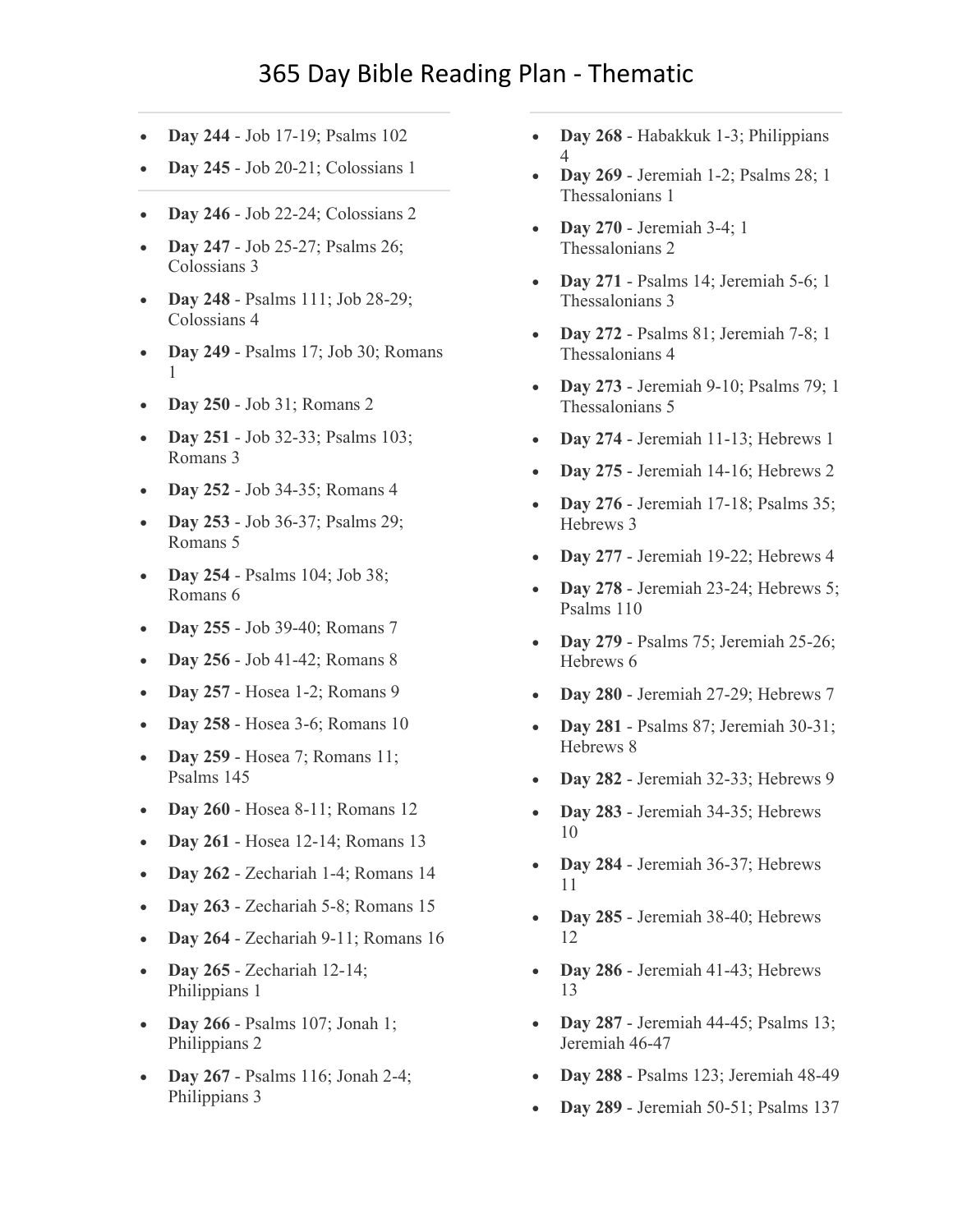- **Day 290** [Jeremiah 52; Psalms 74;](https://www.biblestudytools.com/passage/?q=Jeremiah+52:1-745;+Psalms+74:1-23;+Lamentations+1:1-22)  [Lamentations 1](https://www.biblestudytools.com/passage/?q=Jeremiah+52:1-745;+Psalms+74:1-23;+Lamentations+1:1-22)
- **Day 291** [Lamentations 2; Psalms 77](https://www.biblestudytools.com/passage/?q=Lamentations+2:1-22;+Psalms+77:1-72)
- **Day 292** [Lamentations 3; Psalms 140](https://www.biblestudytools.com/passage/?q=Lamentations+3:1-66;+Psalms+140:1-14)
- **Day 293** [Lamentations 4-5; Psalms](https://www.biblestudytools.com/passage/?q=Lamentations+4:1-22;+Lamentations+5:1-22;+Psalms+85:1-17)  [85](https://www.biblestudytools.com/passage/?q=Lamentations+4:1-22;+Lamentations+5:1-22;+Psalms+85:1-17)
- **Day 294** [Daniel 1-2; Psalms 136](https://www.biblestudytools.com/passage/?q=Daniel+1:1-21;+Daniel+2:1-49;+Psalms+136:1-26)
- **Day 295** [Daniel 3-4; James 1](https://www.biblestudytools.com/passage/?q=Daniel+3:1-34;+Daniel+4:1-37;+James+1:1-27)
- **Day 296** [Daniel 5-6; James 2](https://www.biblestudytools.com/passage/?q=Daniel+5:1-31;+Daniel+6:1-28;+James+2:1-26)
- **Day 297** [Daniel 7-8; James 3](https://www.biblestudytools.com/passage/?q=Daniel+7:1-28;+Daniel+8:1-27;+James+3:1-18)
- **Day 298** [Daniel 9-10; James 4](https://www.biblestudytools.com/passage/?q=Daniel+9:1-27;+Daniel+10:1-21;+James+4:1-17)
- **Day 299** [Daniel 11-12; James 5](https://www.biblestudytools.com/passage/?q=Daniel+11:1-45;+Daniel+12:1-13;+James+5:1-20)
- **Day 300** [Ezekiel 1-3; Galatians 1](https://www.biblestudytools.com/passage/?q=Ezekiel+1:1-28;+Ezekiel+2:1-10;+Ezekiel+3:1-27;+Galatians+1:1-24)
- **Day 301** [Ezekiel 4-7; Galatians 2](https://www.biblestudytools.com/passage/?q=Ezekiel+4:1-17;+Ezekiel+5:1-17;+Ezekiel+6:1-14;+Ezekiel+7:1-27;+Galatians+2:1-21)
- **Day 302** [Ezekiel 8-10; Galatians 3](https://www.biblestudytools.com/passage/?q=Ezekiel+8:1-18;+Ezekiel+9:1-11;+Ezekiel+10:1-22;+Galatians+3:1-29)
- **Day 303** [Ezekiel 11-12; Galatians 4](https://www.biblestudytools.com/passage/?q=Ezekiel+11:1-25;+Ezekiel+12:1-28;+Galatians+4:1-31)
- **Day 304** [Ezekiel 13-15; Galatians 5](https://www.biblestudytools.com/passage/?q=Ezekiel+13:1-23;+Ezekiel+14:1-23;+Ezekiel+15:1-8;+Galatians+5:1-26)
- **Day 305** [Ezekiel 16; Galatians 6](https://www.biblestudytools.com/passage/?q=Ezekiel+16:1-63;+Galatians+6:1-18)
- **Day 306** [Ezekiel 17-18; Psalms 24](https://www.biblestudytools.com/passage/?q=Ezekiel+17:1-24;+Ezekiel+18:1-32;+Psalms+24:1-22)
- **Day 307** [Psalms 80; Ezekiel 19-20](https://www.biblestudytools.com/passage/?q=Psalms+80:1-20;+Ezekiel+19:1-14;+Ezekiel+20:1-49)
- **Day 308** [Ezekiel 21-22; Psalms 5; 1](https://www.biblestudytools.com/passage/?q=Ezekiel+21:1-37;+Ezekiel+22:1-31;+Psalms+5:1-13;+1+Timothy+1:1-20)  [Timothy 1](https://www.biblestudytools.com/passage/?q=Ezekiel+21:1-37;+Ezekiel+22:1-31;+Psalms+5:1-13;+1+Timothy+1:1-20)
- **Day 309** [Ezekiel 23-24; 1 Timothy 2](https://www.biblestudytools.com/passage/?q=Ezekiel+23:1-49;+Ezekiel+24:1-27;+1+Timothy+2:1-15)
- **Day 310** [Psalms 60; Ezekiel 25-26; 1](https://www.biblestudytools.com/passage/?q=Psalms+60:1-14;+Ezekiel+25:1-17;+Ezekiel+26:1-21;+1+Timothy+3:1-16)  [Timothy 3](https://www.biblestudytools.com/passage/?q=Psalms+60:1-14;+Ezekiel+25:1-17;+Ezekiel+26:1-21;+1+Timothy+3:1-16)
- **Day 311** [Ezekiel 27-28; 1 Timothy 4](https://www.biblestudytools.com/passage/?q=Ezekiel+27:1-36;+Ezekiel+28:1-26;+1+Timothy+4:1-16)
- **Day 312** [Ezekiel 29-31; 1 Timothy 5](https://www.biblestudytools.com/passage/?q=Ezekiel+29:1-21;+Ezekiel+30:1-26;+Ezekiel+31:1-18;+1+Timothy+5:1-25)
- **Day 313** [Ezekiel 32-33; 1 Timothy 6](https://www.biblestudytools.com/passage/?q=Ezekiel+32:1-32;+Ezekiel+33:1-46;+1+Timothy+6:1-21)
- **Day 314** [Jude 1; Ezekiel 34; Psalms](https://www.biblestudytools.com/passage/?q=Jude+1:1-25;+Ezekiel+34:1-48;+Psalms+4:1-10)  [4](https://www.biblestudytools.com/passage/?q=Jude+1:1-25;+Ezekiel+34:1-48;+Psalms+4:1-10)
- **Day 315** [Ezekiel 35; Obadiah;](https://www.biblestudytools.com/passage/?q=Ezekiel+35:1-15;+Obadiah+1:1-21;+Psalms+108:1-31)  [Psalms 108](https://www.biblestudytools.com/passage/?q=Ezekiel+35:1-15;+Obadiah+1:1-21;+Psalms+108:1-31)
- **Day 316** [Ezekiel 36; Acts 1; Psalms](https://www.biblestudytools.com/passage/?q=Ezekiel+36:1-38;+Acts+1:1-26;+Psalms+109:1-31)  [109](https://www.biblestudytools.com/passage/?q=Ezekiel+36:1-38;+Acts+1:1-26;+Psalms+109:1-31)
- **Day 317** [Ezekiel 37; Acts 2](https://www.biblestudytools.com/passage/?q=Ezekiel+37:1-28;+Acts+2:1-47)
- **Day 318** [Ezekiel 38-39; Acts 3](https://www.biblestudytools.com/passage/?q=Ezekiel+38:1-23;+Ezekiel+39:1-29;+Acts+3:1-26)
- **Day 319** [Ezekiel 40; Acts 4](https://www.biblestudytools.com/passage/?q=Ezekiel+40:1-49;+Acts+4:1-37)
- **Day 320** [Ezekiel 41-42; Acts 5](https://www.biblestudytools.com/passage/?q=Ezekiel+41:1-26;+Ezekiel+42:1-20;+Acts+5:1-42)
- **Day 321** [Ezekiel 43-44; Acts 6](https://www.biblestudytools.com/passage/?q=Ezekiel+43:1-27;+Ezekiel+44:1-31;+Acts+6:1-15)
- **Day 322** [Ezekiel 45; Acts 7](https://www.biblestudytools.com/passage/?q=Ezekiel+45:1-25;+Acts+7:1-60)
- **Day 323** [Ezekiel 46-47; Acts 8](https://www.biblestudytools.com/passage/?q=Ezekiel+46:1-24;+Ezekiel+47:1-23;+Acts+8:1-40)
- **Day 324** [Ezekiel 48; Acts 9](https://www.biblestudytools.com/passage/?q=Ezekiel+48:1-35;+Acts+9:1-43)
- **Day 325** [Joel 1; Acts 10](https://www.biblestudytools.com/passage/?q=Joel+1:1-20;+Acts+10:1-48)
- **Day 326** [Joel 2-3; Acts 11](https://www.biblestudytools.com/passage/?q=Joel+2:1-32;+Joel+3:1-21;+Acts+11:1-30)
- **Day 327** [Amos 1-2; Psalms 142;](https://www.biblestudytools.com/passage/?q=Amos+1:1-15;+Amos+2:1-16;+Psalms+142:1-12;+Acts+12:1-25)  [Acts 12](https://www.biblestudytools.com/passage/?q=Amos+1:1-15;+Amos+2:1-16;+Psalms+142:1-12;+Acts+12:1-25)
- **Day 328** [Amos 3-4; Acts 13](https://www.biblestudytools.com/passage/?q=Amos+3:1-15;+Amos+4:1-13;+Acts+13:1-52)
- **Day 329** [Amos 5-7; Acts 14](https://www.biblestudytools.com/passage/?q=Amos+5:1-27;+Amos+6:1-15;+Amos+7:1-114;+Acts+14:1-28)
- **Day 330** [Amos 8-9; Acts 15](https://www.biblestudytools.com/passage/?q=Amos+8:1-14;+Amos+9:1-15;+Acts+15:1-41)
- **Day 331** [Nehemiah 1-2; Acts 16;](https://www.biblestudytools.com/passage/?q=Nehemiah+1:1-11;+Nehemiah+2:1-20;+Acts+16:1-40;+Psalms+66:1-20)  [Psalms 66](https://www.biblestudytools.com/passage/?q=Nehemiah+1:1-11;+Nehemiah+2:1-20;+Acts+16:1-40;+Psalms+66:1-20)
- **Day 332** [Psalms 122; Nehemiah 3;](https://www.biblestudytools.com/passage/?q=Psalms+122:1-9;+Nehemiah+3:1-32;+Acts+17:1-34)  [Acts 17](https://www.biblestudytools.com/passage/?q=Psalms+122:1-9;+Nehemiah+3:1-32;+Acts+17:1-34)
- **Day 333** [Nehemiah 4-5; Acts 18](https://www.biblestudytools.com/passage/?q=Nehemiah+4:1-23;+Nehemiah+5:1-19;+Acts+18:1-28)
- **Day 334** [Nehemiah 6; Acts 19;](https://www.biblestudytools.com/passage/?q=Nehemiah+6:1-19;+Acts+19:1-41;+Psalms+59:1-18)  [Psalms 59](https://www.biblestudytools.com/passage/?q=Nehemiah+6:1-19;+Acts+19:1-41;+Psalms+59:1-18)
- **Day 335** [Nehemiah 7; Acts 20](https://www.biblestudytools.com/passage/?q=Nehemiah+7:1-73;+Acts+20:1-38)
- **Day 336** [Nehemiah 8-9; Acts 21](https://www.biblestudytools.com/passage/?q=Nehemiah+8:1-18;+Nehemiah+9:1-38;+Acts+21:1-40)
- **Day 337** [Nehemiah 10; Acts 22](https://www.biblestudytools.com/passage/?q=Nehemiah+10:1-39;+Acts+22:1-30)
- **Day 338** [Nehemiah 11; Acts 23](https://www.biblestudytools.com/passage/?q=Nehemiah+11:1-36;+Acts+23:1-35)
- **Day 339** [Nehemiah 12-13; Acts 24](https://www.biblestudytools.com/passage/?q=Nehemiah+12:1-47;+Nehemiah+13:1-31;+Acts+24:1-27)
- **Day 340** [Esther 1-2; Acts 25](https://www.biblestudytools.com/passage/?q=Esther+1:1-22;+Esther+2:1-23;+Acts+25:1-27)
- **Day 341** [Esther 3-5; Psalms 10; Acts](https://www.biblestudytools.com/passage/?q=Esther+3:1-15;+Esther+4:1-17;+Esther+5:1-14;+Psalms+10:1-18;+Acts+26:1-32)  [26](https://www.biblestudytools.com/passage/?q=Esther+3:1-15;+Esther+4:1-17;+Esther+5:1-14;+Psalms+10:1-18;+Acts+26:1-32)
- **Day 342** [Esther 6-7; Psalms 9; Acts](https://www.biblestudytools.com/passage/?q=Esther+6:1-14;+Esther+7:1-10;+Psalms+9:1-39;+Acts+27:1-44)  [27](https://www.biblestudytools.com/passage/?q=Esther+6:1-14;+Esther+7:1-10;+Psalms+9:1-39;+Acts+27:1-44)